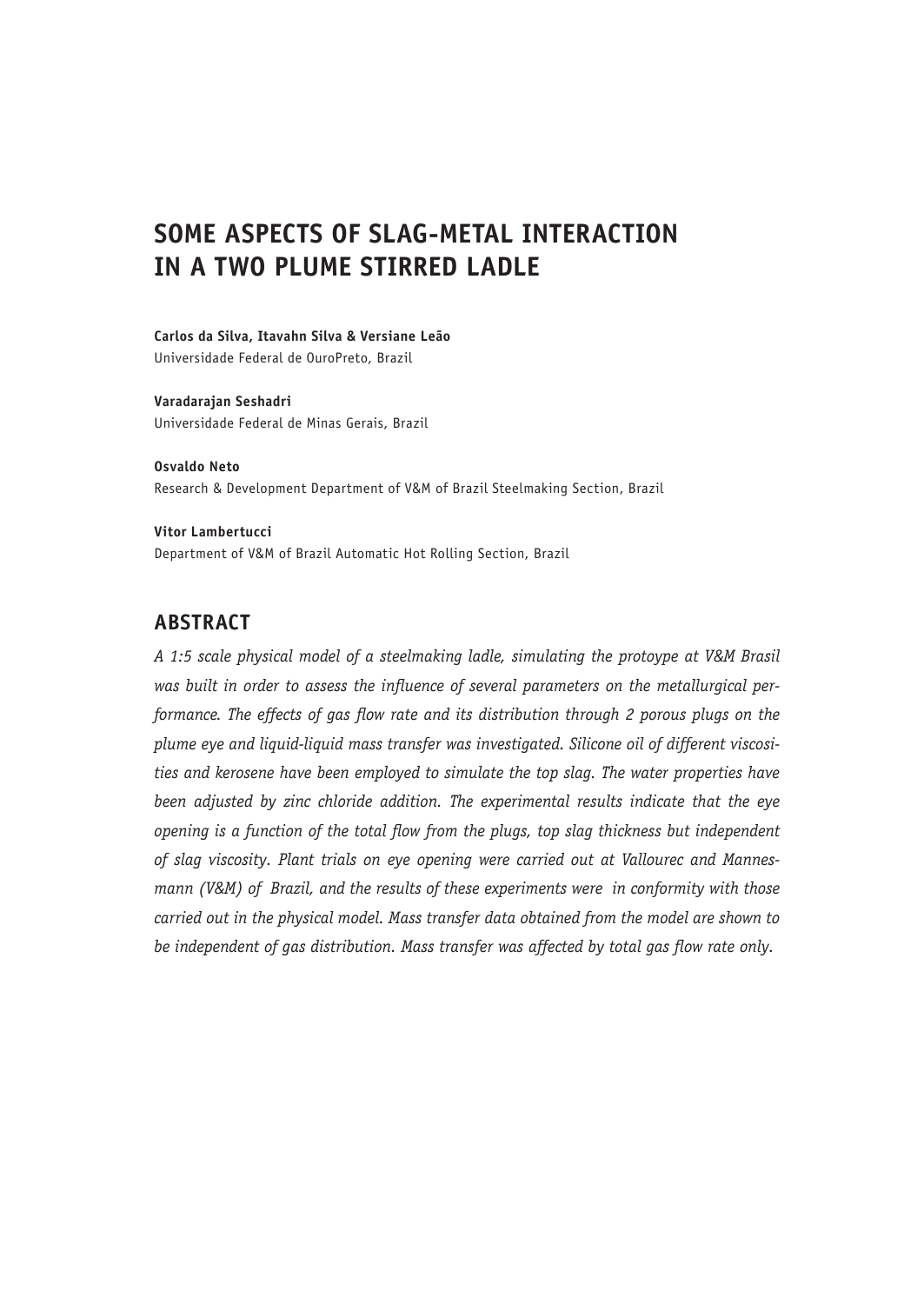#### **INTRODUCTION**

Generally the surface of the liquid steel is covered with a layer of slag in most of the refining operations. When a slag layer is present fluid-dynamic conditions in the reactor are controlled by the system of agitation, be it mechanical, pneumatic or magnetic. The intensity of agitation is chosen depending upon the specific purpose. For example moderate agitation is recommended with minimal disturbance in the slag-metal interface, to promote coalescence and flotation of inclusions. More vigorous agitation can be used to generate an "eye" (located on the opening in the slag layer) through which sampling of metal, additions of elements for alloying etc can be done. This *eye* region is unprotected and could lead to pick up of atmospheric gases like oxygen and nitrogen and is also characterized by a high state of superficial turbulence. High rates of agitation may also cause formation of emulsions, with the concomitant increase in the slag metal interfacial area thus favouring kinetics and mass transfer during the process.

There have been several investigations to study this phenomena using physical modeling to evaluate mixing times, formation of dead zones, behaviour of emulsions, plumes, and velocity and flux patterns of the liquid and during injection of inert gas as well as emptying of the liquid metal from the ladle (1-9). Cold model studies by Kim *et al.* [1] showed that critical flow of gas for starting emulsification can be determined by the Equation 1:

$$
Q = 3.8 \, 10^{-3} \, H^{1.81} \left[ \frac{\sigma \, \Delta \rho}{\rho_s^2} \right]^{0.35} \tag{1}
$$

Where, Q: gas flowrate [lpm]; σ: interfacial tension between the two liquid [dynes/cm]; H: liquid level of the denser phase; ∆ρ difference between densities of liquid phases [g/cm<sup>3</sup>];  $\rho_{\mu}$  density of phase of relatively lower density [g/cm<sup>3</sup>]. This relationship is valid for ladles with diameter/height ratios equal to 1, volumetric ratio of slag/bath equal to 0.1, and for injection of gas in the center of the ladle and results can be extended to industrial processes.

The nature of plume, velocity fields, distribution of bubbles and correlation of the eye of the plume and operational parameters in bottom blown ladles have been investigated by several researchers such as Mazumdar & Evans [2], Sahai & Guthrie [3], Brooks *et al.* [4] , Subagyo et al. [6]. It was observed that for a given height of the slag layer and level of liquid metal increasing the flow of gas increases the area of the plume eye.

The area of the spout of the plume by simple geometric analysis can be defined as:

$$
A_s = (H + h)^2 \pi \tan^2 \theta_{pl} \qquad m2)
$$
 (2)

This area can be determined by the angle of the biphasic plume  $\theta_{p}$ , height of slag(h) and liquid steel(H). Krishnamurthy *et al.* [7] give the following equation to calculate the same:

$$
\frac{\theta_{\rm pl}}{180} = 0,915 \ \text{Fr}_{\rm mod}^{0,12} \left[ \frac{\text{H}}{\text{D}} \right]^{-0,254} \left[ \frac{\text{d}_{\rm o}}{\text{D}} \right]^{0,441} \qquad \qquad F_{\rm mod} = \frac{u_{\rm o}^2}{g \ \text{H}} \left[ \frac{\rho_{\rm g}}{\rho_{\rm L} - \rho_{\rm g}} \right] \tag{3}
$$

Here H = liquid steel level, m; D = diameter of the vessel, m;  $d<sub>a</sub>$  = diameter of the orifice of gas flow, m;  $u_{\alpha}$  = superficial velocity of the gas in the nozzle, m/s; g = acceleration due to gravity,  $m/s^2$ ;  $\rho_a$  and  $\rho_l$  = specific mass of gas and of liquid, respectively, kg/m<sup>3</sup>.

According to Subagyo *et al.* [6], the area of the eye of the plume considering the presence of slag in the top, can be estimated by the following Equation: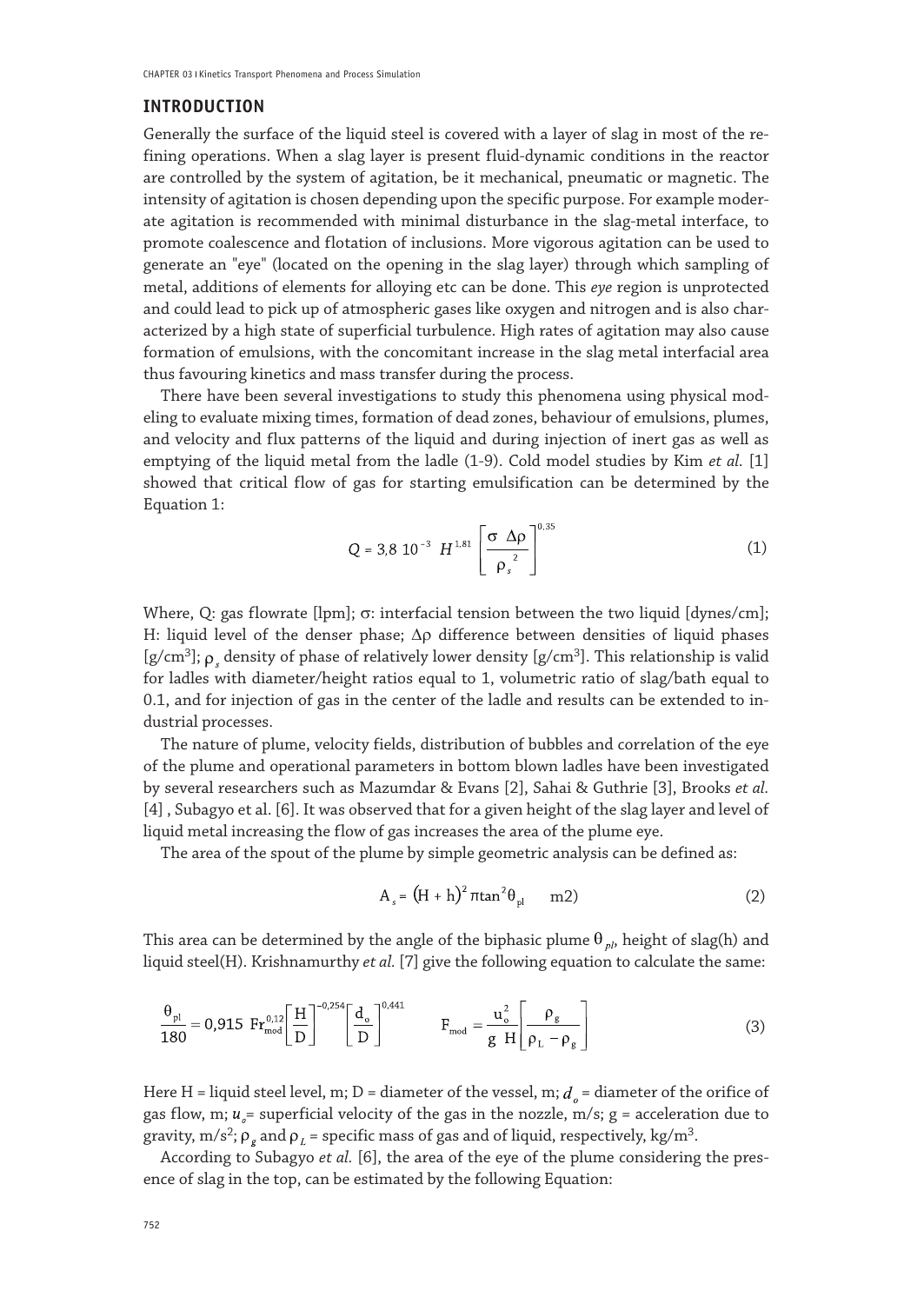Some Aspects of Slag-metal Interaction in a Two Plume Stirred Ladle

$$
A_{es} = \pi d_{es}^2 \approx 0.02 \text{ (H+h)}^2 \left[ \frac{Q^2}{g H^5} \right]^{0.375} \text{(m2)}
$$
 (4)

Where H and  $h =$  height of the metal and slag layers, respectively in meters, Q: gas flow rate,  $m^3/s$ . From the above equation the diameter of the plume eye (d) can be calculated. The number of eyes is equivalent to the number of nozzles for injection of inert gas.

Lin [8] conducted experiments on emulsification to clarify the phenomena of dispersion. To simulate dispersion in the process of bottom blowing, he used a solution of 7.34 M ZnCl<sub>2</sub> in water as the lower phase, and then obtained a ratio of density of the solution  $ZnCl<sub>2</sub>$  /oil equal to 1.72. Meanwhile the ratio density of the steel/slag ranges from 2.0 to 2.2 in practice. Silicon oil of different densities and viscosities have been used to simulate the slag layer. Han *et al.* [9] used various operating conditions in order to examine the formation of the eye plume in a physical model (water/oil) along with a mathematical model for validation. The evolution of the plume eye with time was determined and a comparison was made between measured and calculated values. The size of the plume eye was influence by both air flow and thickness of the oil layer.

In this brief literature review, general principles governing the formation of emulsions and the opening of *eye* of the plume are dealt with. It should be remembered that specific results depend on geometry of the system, such as one two or 3 plume ladle. In this paper results of physical modeling of a 2 plume ladle with validation from industrial practice are presented.

#### **METHODS AND MATERIALS**

A 1:5 scale physical model was built in acrylic adopting various similarity criteria. It simulates a 75 ton capacity industrial ladle with provision for injecting gas in the 2 different bottom locations (Figure 1). The physical model experimental setup is equipped with mass flow meters for controlling gas flow and compressors. Water or a water-zinc chloride solution was used for simulating the steel. Zinc chloride allows the control of density and viscosity of the underlying liquid phase. Silicone oil of different viscosities and kerosene(in case of mass transfer studies) have been used for simulating the slag layer. Air flow rate in the model can be calculated using dynamic similarity criteria, Silva *et al.* [11]:

Froude and turbulent Reynolds G.

$$
C_{\text{mod }el} = \lambda^{2.50} Q_{\text{industry}} \tag{5}
$$



Figure 1: Schematic of the physical model of the ladle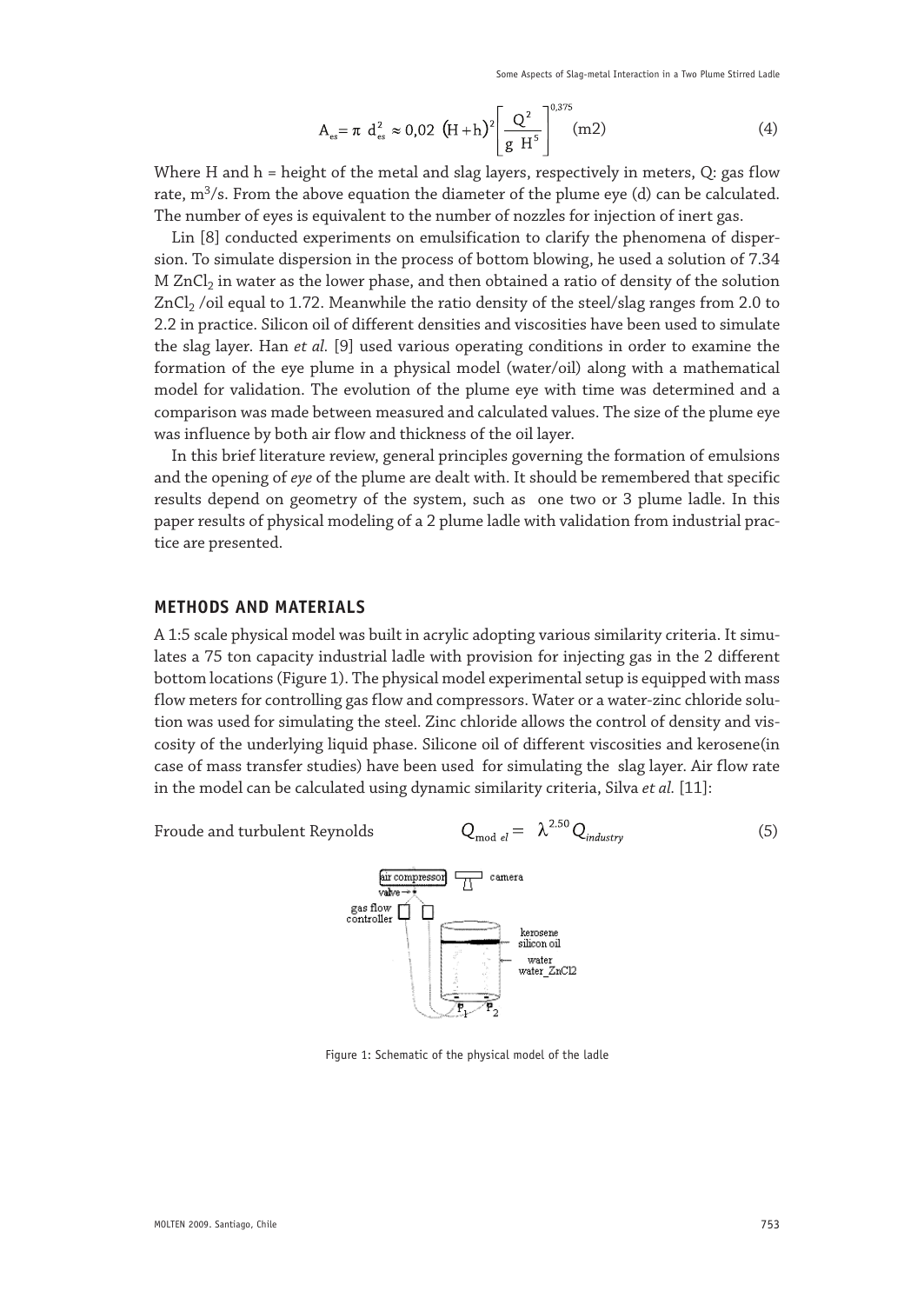# **Experimental Procedure for Determining Factors affecting Opening of Plume** *Eye*

In these experiments silicone oil with viscosity of 50 and 500 centistokes (approximately 50 and 500 centipoise) was used to simulate the slag. Water was employed to simulate the liquid metal. The ladle was first filled with 85 liters of water. Three thicknesses of oil to simulate slag was tested, 2, 3 and 4 cm, with various combinations of flow rates in both the plugs, which ranged from 1 lpm to 20 lpm of air. A camcorder camera was installed above the model with the help of a support in order to film the process from top. There was also provision for filming from sides in order to monitor the formation of emulsions. During filming, the camcorder was connected to a digitalizing board for capturing in video. Accordingly the films were digitalized and then portions of them were captured as pictures. For each combination of operational parameters five randomly chosen photos from top were used for evaluating eye opening. Eye opening was evaluated as a percentage of total top cross sectional area of the ladle. A snap shot is given in Figure 2. Dark areas are of silicone oil. The light ones are the uncovered plume eye. The ratio *eye opening/ladle cross section* was then determined by weighing after photo printing. Thereafter the same procedure for determining the area of the opening formed in each photo was adopted. Data provided through the tables in this study correspond to the average of the five photos for each configuration.

#### **Experimental Procedure for Mass Transfer Studies**

In addition, mass transfer experiments were carried out using iodine distribution between kerosene and water in the cold model. Kerosene dissolves approximately 5.7 g of iodine/100 ml. Solubility of iodine in pure water is relatively very low (about 0.335 grams per liter of water at 25°C). Iodine is also easily lost by volatilization. In order to facilitate iodine transfer from kerosene to water an aqueous solution of Potassium Iodide should be preferred since solubility of iodine increases considerably after dissociation of potassssium iodide.

$$
KI = K^+ + I^ I_2
$$
 (kerosene) +  $I = I_3$  (aqueous) (6)

The amount of KI previously added to the water was in excess of the molar amount of iodine contained in 2.5 liters of kerosene, considering transfer complete, according to the reaction,

$$
KI (water) + I_2 (kerosene) = KI_3 (water)
$$
 (7)

Initially the air flow rate was adjusted at pre-determined levels until reaching steady conditions. At zero time kerosene is added on top, and at the same time sampling of 100 ml of the aqueous solution, for a 0.006M thiosulfate titration begins. The titration volumes are proportional to the concentration of iodine in aqueous solution and can be used as a measure of mass transfer kinetics.

# **RESULTS AND DISCUSSION**

A photograph taken from the top for the condition: air flow rate 1 lpm in the first plug and zero in the other (1 - 0), 2 cm layer of oil of 50 cSt, is given in Figure 2 as an example of typical results generated by this technique.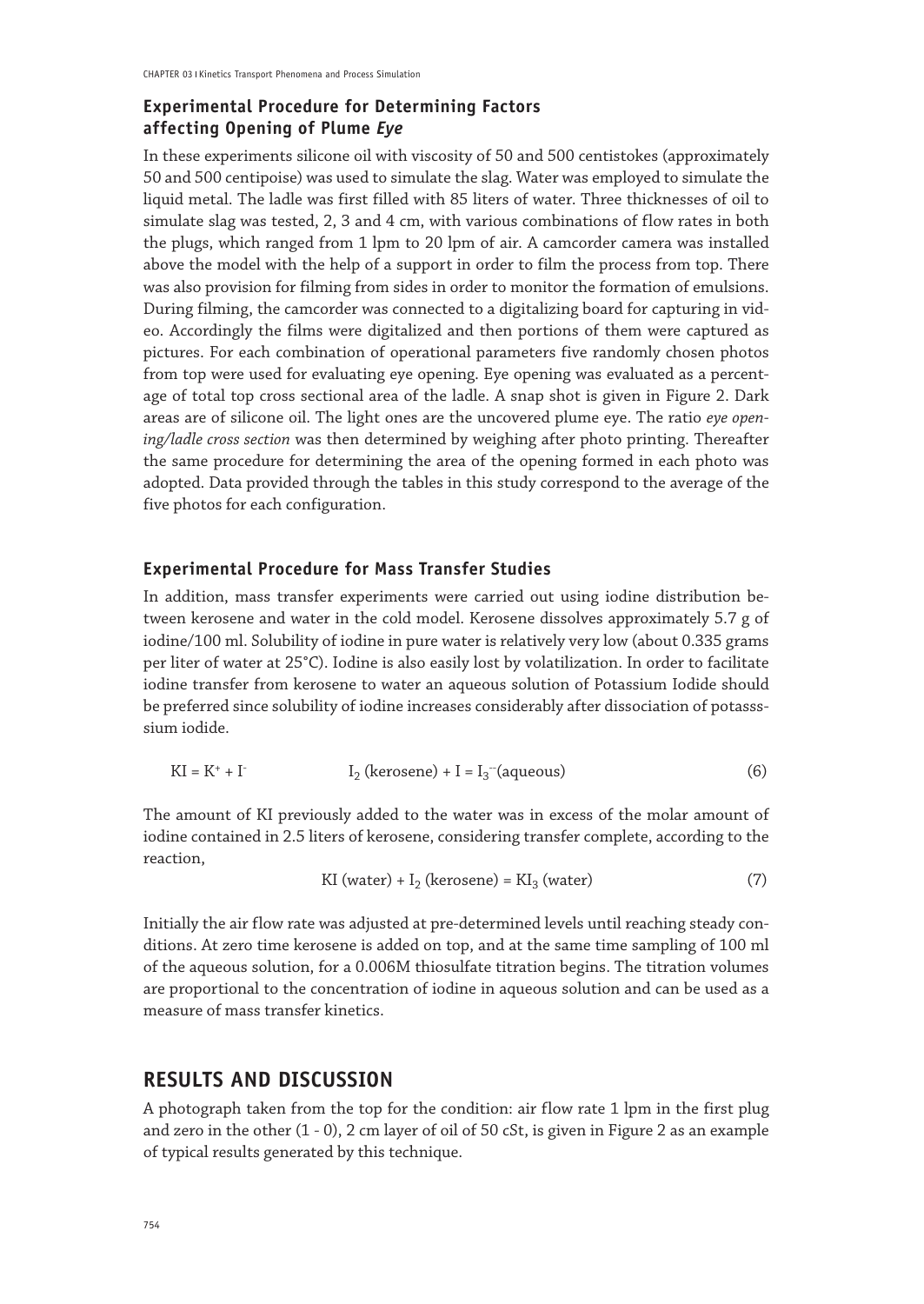

Some Aspects of Slag-metal Interaction in a Two Plume Stirred Ladle



Figure 2: Photo of plume eye taken from top. Water (light area)-silicone oil (dark area) system 1 lpm in the first plug and zero in the system: 10. Other (1-0), 2 cm layer of oil of 50 cSt.

Figure 3: Photo of plume eye taken from top. Water/ZnCl<sub>2</sub> solution (light area)-silicone (dark area) air flowrate lpm in the first plug and 5 lpm in the other (10 - 5), 3 cm layer of oil of 500 cSt.

In another set of experiments, the same methodology was applied, but using a solution of zinc chloride, containing 50 kg of  $ZnCl<sub>2</sub>$  in 80 liters of water. The solution had the density of 1443 kg/m<sup>3</sup> and viscosity 22.24 mPa.s. A typical result is shown in Figure 3.

#### **Analysis of Results of Water/Oil System**

The specific masses of water and silicone oil are very close, unlike the system steel/slag having a ratio of densities around 2.5. Thus there is greater tendency to dispersion in the system water-oil. The methodology used does not distinguish precisely the layer of the supernatant portion from the eye opening when there exist oil dispersion under the water or zinc chloride solution level. The silicon oil layer contour is not well defined from a top view in such cases. Thus one could acquire reliable data up to the flow rate of 15 lpm in the case of oil with viscosity of 50 cSt, and up to the flowrate of 20 lpm with oil of 500 cSt. The results for the silicone oil of 50 cSt and 500 cSt / water are given in Table 1.

| Flow Rate (lpm) |                |        | % opening (water-oil) |       |         |       |       |
|-----------------|----------------|--------|-----------------------|-------|---------|-------|-------|
| P <sub>1</sub>  | P <sub>2</sub> | 50 cSt |                       |       | 500 cSt |       |       |
|                 |                | 2 cm   | 3 cm                  | 4 cm  | 2 cm    | 3 cm  | 4 cm  |
| 1               | 0              | 29.26  | 23.17                 | 17.76 | 37.18   | 32.00 | 28.70 |
| 2               | 0              | 35.52  | 26.36                 | 19.08 | 50.19   | 45.66 | 30.90 |
| 3               | 0              | 46.15  | 28.26                 | 23.27 | 54.98   | 52.53 | 39.55 |
| 4               | $\mathbf{0}$   | 50.07  | 30.33                 | 25    | 56.92   | 53.97 | 45.69 |
| 5               | $\mathbf{0}$   | 52.22  | 38.95                 | 32.44 | 61.78   | 58.71 | 48.52 |
| 10              | $\mathbf{0}$   | 63.04  | 51.58                 | 42.8  | 65.04   | 57.14 | 48.85 |
| 15              | $\mathbf{0}$   | 60.04  | 49.57                 | 42    | 63.04   | 58.26 | 48.79 |
| 20              | $\mathbf{0}$   |        |                       |       | 62.71   | 54.65 | 49.45 |

Table 1: Average values of % opening, oil-water system (50 cSt; 500 cSt); P1 and P2 stand for plug #1 and plug #2 respectively

It can be observed that opening of the eye increases with the flow, tending to stabilize after a critical flow rate of about 10 lpm for oil with 50 cSt and 5 lpm for 500 cSt. Higher the thickness of the oil layer , smaller is the eye opening probably reflecting the higher amount of mass to be pushed to the ladle periphery. One should expect also a larger slag layer stability when the viscosity increases.Studies by Han *et al.* [9] suggest the same trends reported here in respect of the influence of height of the top layer and the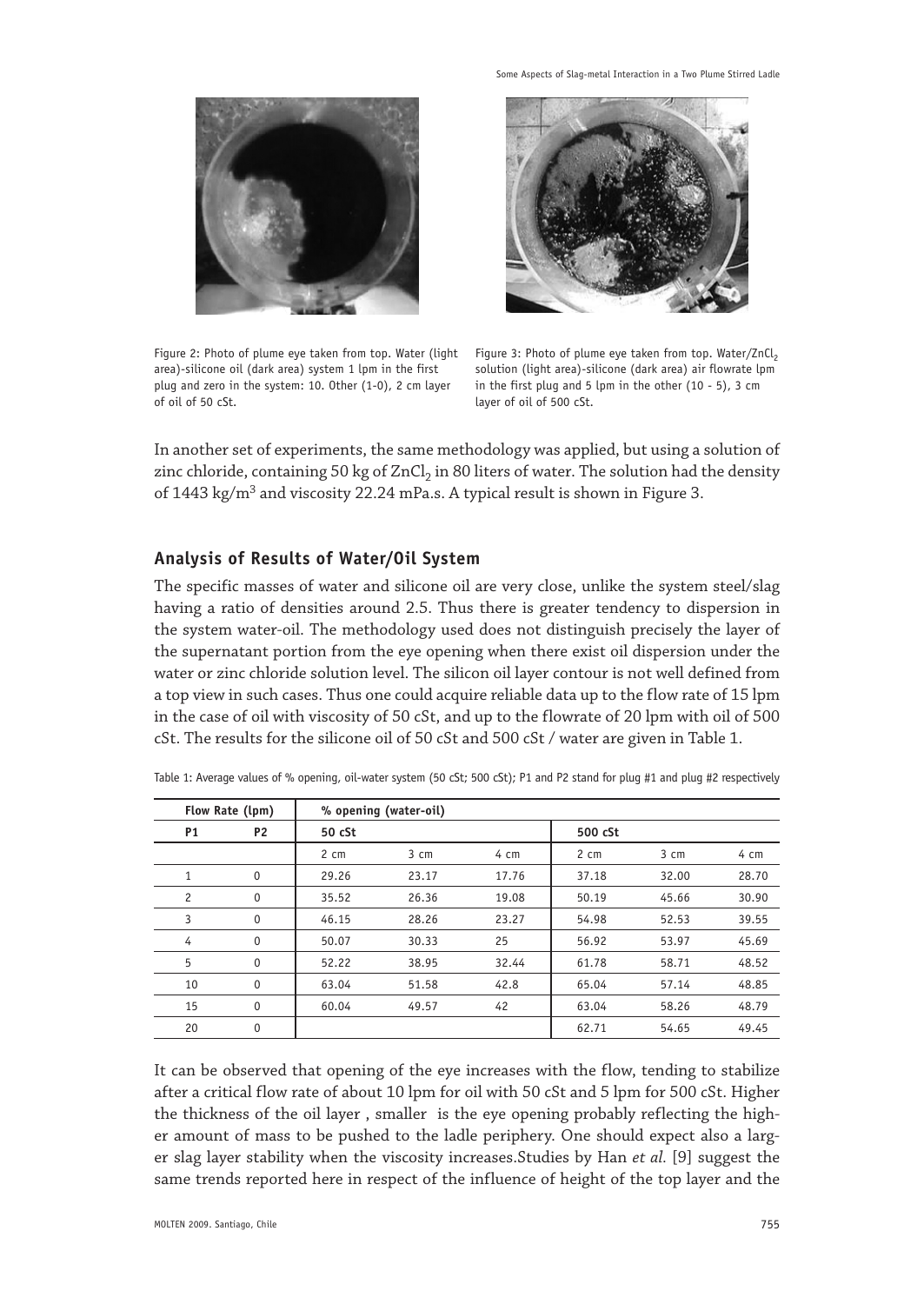observation that increased rate of gas injection increases the eye opening. Increasing the top layer thickness means higher mass of top layer. Thus a higher rate of injection is necessary for opening of the plume eye and also a higher liquid velocity is necessary for the formation of emulsions.

The influence of viscosity of the oil on eye opening is highlighted in Figures 4 and 5. The results suggest that for a higher viscosity leads to greater the eye opening . These results do not match with the literature. With increased viscosity one should normally expect a higher energy input needed for generating the eye opening. That is because higher viscosities imply on overcoming larger frictional forces. It should also be remembered that the density difference between oil and water is small and this could work as a compensating factor promoting greater instability at the interface. As had been stated before slag layer contours lose definition, whenever emulsion starts taking place. In that case, there is likelihood of eye opening being under evaluated. This effect would be more important at low viscosities levels when emulsification becomes easier.



Figure 4: Relationship between % opening and gas flowrate for viscosities of 50 cSt and500 cSt, and oil layer thickness of 2 cm.



Figure 5: Relationship between % opening and gas flowrate for viscosities of 50 cSt and cSt, and oil layer thickness of 4 cm.

### **Analysis of Results of ZnCl2/Oil System**

In the case of  $ZnCl<sub>2</sub>/oil$  system also similar experiments were done. In this case there exists greater density difference between the liquid phases. Thus higher flow rates could be employed. In general the experimental results are in conformity with those of Lin [8] .

In respect of these experiments, there has been greater stability of the interface  $ZnCl<sub>2</sub>/$ oil leading to a smaller number of drops of oil entering the solution of zinc chloride and a lower eye opening. Results are given in Tables 2 and 3.

| Flow Rate (lpm) |              | % Opening (water/ZnCl <sub>2</sub> -oil) |       |       |         |       |       |  |  |  |
|-----------------|--------------|------------------------------------------|-------|-------|---------|-------|-------|--|--|--|
| <b>P1</b>       | <b>P2</b>    | 50 cSt                                   |       |       | 500 cSt |       |       |  |  |  |
|                 |              | 2 cm                                     | 3 cm  | 4 cm  | 2 cm    | 3 cm  | 4 cm  |  |  |  |
| 1               | 0            | 1.84                                     | 1.1   | 0.33  | 2.05    | 0.86  | 0.63  |  |  |  |
| $\overline{c}$  | 0            | 3.7                                      | 1.77  | 0.67  | 4.58    | 2.39  | 1.07  |  |  |  |
| $\overline{3}$  | $\mathbf{0}$ | 6.15                                     | 2.77  | 0.8   | 7.0     | 2.64  | 1.99  |  |  |  |
| $\overline{4}$  | 0            | 7.97                                     | 4.48  | 1.26  | 9.4     | 4.06  | 3.59  |  |  |  |
| 5               | 0            | 9.77                                     | 5.33  | 1.98  | 12.2    | 5.26  | 3.90  |  |  |  |
| 10              | $\mathbf{0}$ | 15.13                                    | 11.38 | 6.63  | 19.74   | 10.16 | 7.14  |  |  |  |
| 15              | 0            | 18.61                                    | 13.27 | 7.96  | 25.49   | 12.73 | 10.12 |  |  |  |
| 20              | $\mathbf{0}$ | 21.75                                    | 16.38 | 12.63 | 28.25   | 14.75 | 12.69 |  |  |  |

Table 2: Average values of % opening, oil-ZnCl<sub>2</sub>/water system (50 cSt; 500 cSt); P1 and P2 stand for plug #1 and plug #2 respectively; injection in one plug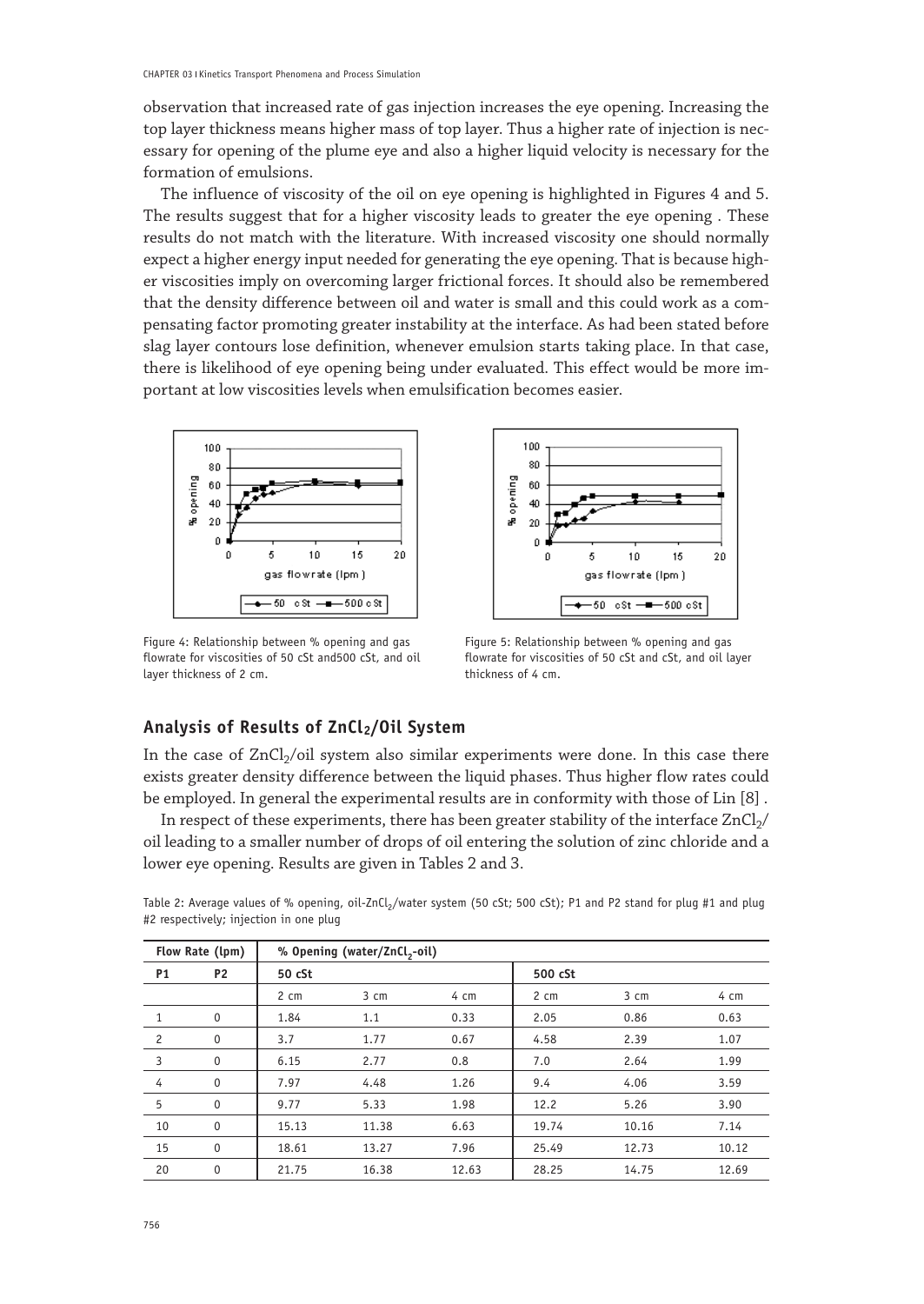Data for injection with two plugs are given in Table 3. There was only a slight difference in the percentage of the eye opening, when compared with data relating to the total, for 1 plug or two plugs. The biggest difference seems to be the density of bottom phase. For example analyzing the data for the water/oil (viscosity of oil-50cSt) there is greater instability in the interface between the phases, for the same injection rate of air. Thus there is greater degree of emulsification of virtually all the supernatant in the denser phase. On the contrary in the system water/ZnCl<sub>2</sub>- oil, there is greater stability at the interface, and for the same flow of air, lesser amount of drops of oil enter the solution of zinc chloride.

| <b>Flow Rate</b> |         |        | %Opening (water/ZnCl <sub>2</sub> - oil) |       |         |       |       |
|------------------|---------|--------|------------------------------------------|-------|---------|-------|-------|
| P2(lpm)          | $P1+P2$ | 50 cSt |                                          |       | 500 cSt |       |       |
|                  |         | 2 cm   | 3 cm                                     | 4 cm  | 2 cm    | 3 cm  | 4 cm  |
| 5                | 10      | 17.21  | 9.4                                      | 3.35  | 17.10   | 6.12  | 4.10  |
| 5                | 15      | 18.06  | 11.48                                    | 6.35  | 22.79   | 11.18 | 7.28  |
| 5                | 20      | 21.68  | 13.85                                    | 9.19  | 23.82   | 13.07 | 9.83  |
| 5                | 25      | 23.19  | 15.17                                    | 11.75 | 27.16   | 13.41 | 11.91 |
| 10               | 20      | 26.2   | 14.81                                    | 10.49 | 29.03   | 12.47 | 8.82  |
| 10               | 25      | 27.69  | 18.38                                    | 14.55 | 31.08   | 14.73 | 11.83 |
| 10               | 30      | 27.37  | 19.29                                    | 17.14 | 31.94   | 19.54 | 13.63 |
| 15               | 30      | 29     | 21.82                                    | 17.31 | 37.15   | 18.04 | 12.79 |
| 15               | 35      | 34.38  | 20.13                                    | 16.19 | 34.88   | 16.37 | 15.34 |
| 20               | 40      | 34.01  | 19.62                                    | 19.08 | 37.40   | 21.69 | 19.84 |

Table 3: Average values of % opening, oil-water/ZnCl, system (50 cSt; 500 cSt); P1 and P2 stand for plug #1 and plug #2 respectively

Analyzing the size of the plume, there is a sizable variation between the results for different systems. There was relatively more eye opening of the plume for the water-oil system. This can be primarily the influence of the small difference in density between the phases causing instability in the interface. In the case of  $ZnCl<sub>2</sub>$ , the opening observed is relatively less partly due to increased viscosity of the solution causing a slower rise of the bubble, circulatory flow in the solution with less intensity and relatively greater difference between the densities of liquids. The results can be seen in Figure 6.





Figure 6: Comparison between eye opening in the systems water ZnCl<sub>2</sub> and water / 50 cSt oil as function of gas flowrate and slag tickness

Figure 7: % opening vs flowrate for water ZnCl<sub>2</sub> / 500 cSt oil system

The behaviour pattern of the 2 liquids with different viscosities in (500 cSt and 50 cSt) does not differ much (Tables 3 and 4 and Figure 7). As in previous cases there has been greater stability of the interface with the system  $ZnCl<sub>2</sub>/water$ -oil, leading to a smaller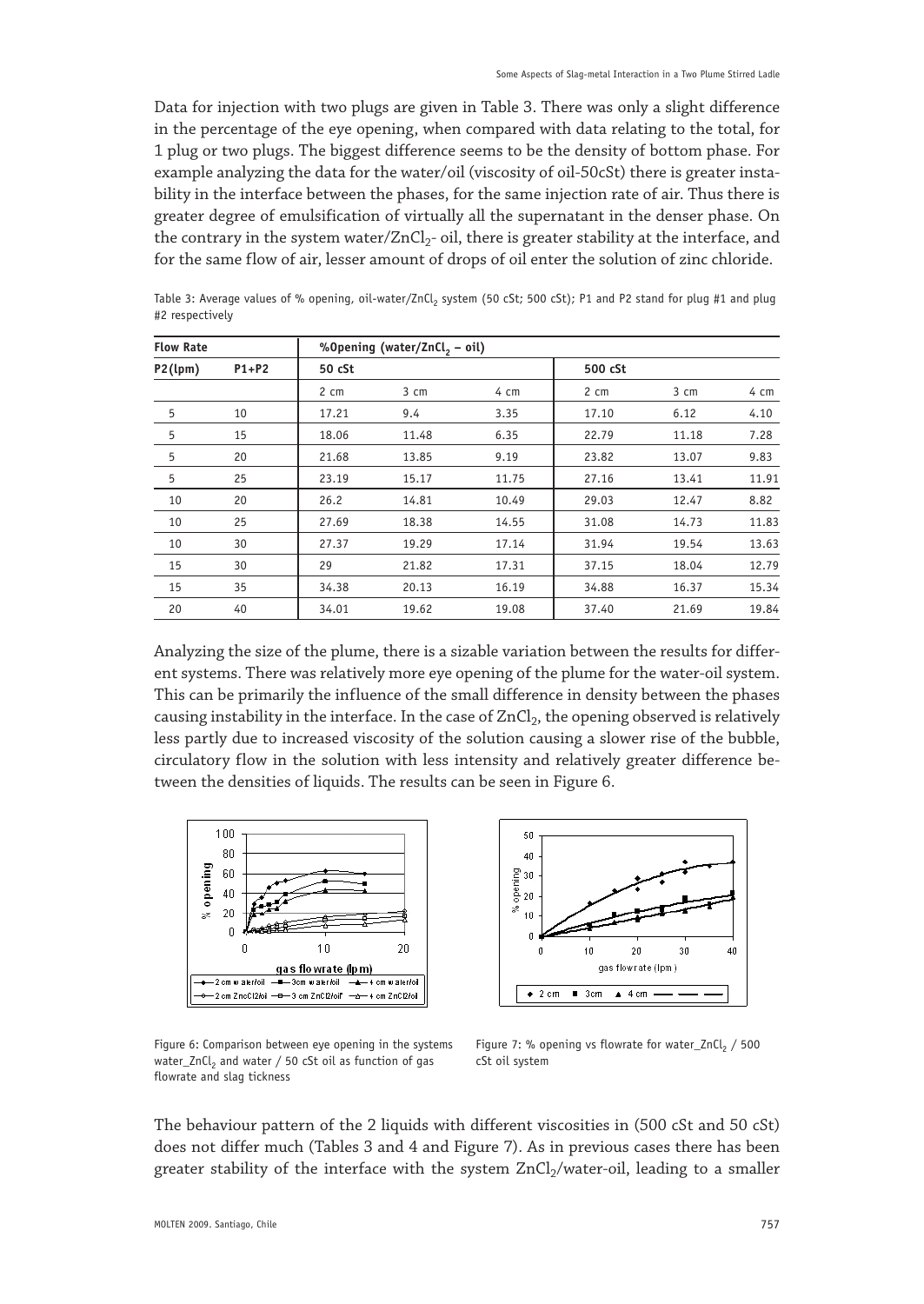number of drops of oil entering the solution of zinc chloride and a lower opening of the eye plume. The data were analyzed by the procedure of stepwise regression (MINITAB). The best correlation found is as follows :

$$
A = 5,72 \frac{(P1 + P2)^{0.86}}{H^{1.52}}
$$
 (8)

P1 and P2 are the flowrates measured through the plugs and H the thickness of the oil layer. It is observed that the total opening(injecting through two plugs or injecting through one plug) depends, in these experimental conditions, only on the total flow and the thickness of the oil and the influence of oil viscosity is insignificant.

## **Analysis of Industrial Results in Relation to the Results of Physical Modeling**

Experiments were also performed, for measuring the eye opening in slag coverage of a ladle unit of V&M of Brasil industrial plant and theses results were compared with those obtained with physical model, simulating this system, although industrial data obtained were limited to some extent. Essentially the same technique as in the physical model was used for measuring the eye opening. To facilitate the contrast , a thin layer of powder was poured over the layer of slag so to have it darkened as compared to the surface of of the steel.melt. The thickness of slag was measured through immersion of wires at different points. The values of % opening found on the industrial system as a function of flow rate (STP lpm) are shown in Table 5, along with the flow rate of air that would be needed, according to the formulation obtained in physical modeling for the same % opening (water/ $ZnCl<sub>2</sub>$  system - oil). This relationship can be mathematically expressed as:

$$
Q_{\text{model}} = 0.0363 \ Q_{\text{ind}} \qquad \text{R2} = 0.94 \tag{9}
$$

This expression can be compared with that used to define the conditions for the operation of the model,

$$
Q_{\text{model}} = \alpha \ \lambda^{2.5} \ Q_{\text{ind}} \tag{10}
$$

So considering  $\lambda$ =0.2,  $\alpha$ =2.03 is obtained. This factor of correction indicates that the industrial flow reported in STP lpm needs to be corrected to reflect conditions closer to the environment. An estimate of the necessary correction can be found primarily assuming the thermal expansion of the gas injected to the temperature of liquid steel. For example  $T_{\text{step}}/T_{\text{ini}}$  = 1873/298 = ~ 6.28 times if  $T_{\text{steel}}$  stands for metal temperature and  $T_{\text{ini}}$  for injection temperature. The column of steel has the density of 7000 kg/ $m<sup>3</sup>$ , and exerts a high pressure on the gas bubbles compressing them. This effect could be estimated as  $(P_a + \rho g L)/P_a = 2.66$ , where Pa stands for ambient pressure,  $\rho$  density of steel, g gravity acceleration and L the metal column level (in this case 2.5 m). The net effect of the two trends would lead to a *theoretical* correction factor of around 2.35. For the model, if the water column is not considerable, and for isothermal conditions no correction of this kind should be necessary. So there seems to be good agreement between the results of physical modeling and industrial practice.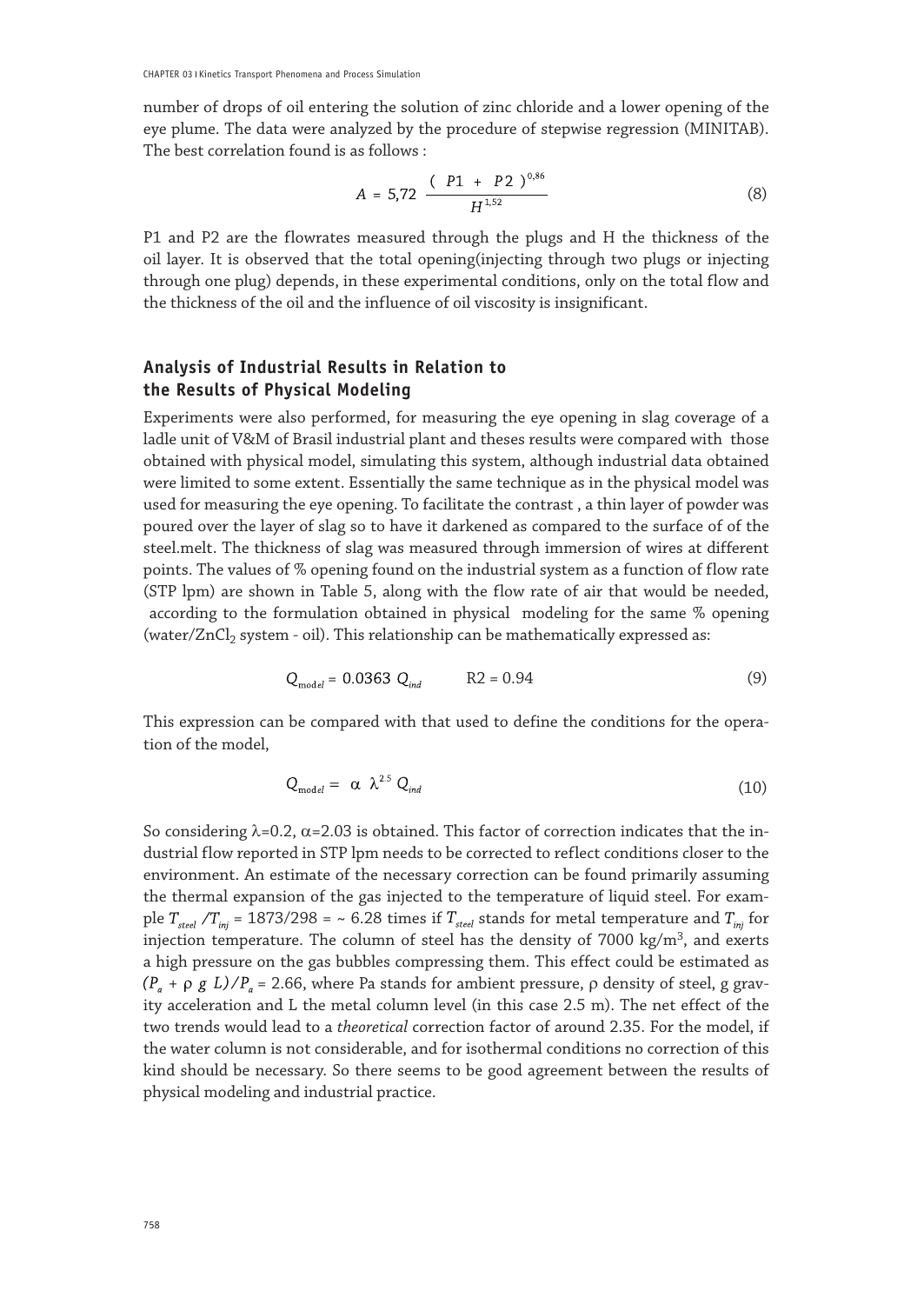Table 5: % opening in the model and industrial plant (10 cm of slag), as a function of gas flowrate

| % opening                      |      |      |      | 14   |       | 18    |       |       | 50    |
|--------------------------------|------|------|------|------|-------|-------|-------|-------|-------|
| $Q_{industrial}$ (STP $lpm)$ ) | 56   | 112  | 168  | 224  | 280   | 336   | 448   | 559   | 839   |
| $Q_{model}$ (STP lpm)          | 5.02 | 6.51 | 8.05 | 9.62 | 11.24 | 12.89 | 16.27 | 19.76 | 28.84 |

#### **Results of Mass Transfer Experiments**

Experiments on mass transfer were made for various combinations of flow rates of air in the plugs. The experimental conditions involved full ladle (85 liters), which would be comparable to 75 ton. of steel and a volume of 2.5 liters of kerosene saturated in iodine simulating the slag.

Figure 9 give the volumes of solution of thiosulfate 0.006 mol/L needed for titrating 100 ml of aqueous solution, for two different combinations of flow rates. As already stated the volumes are proportional to the concentration of iodine in aqueous solution.





Figure 8: Flow rates (STP lpm)in the model and industrial machine, capable of producing the same % opening

 Figure 9: Kinetics of transfer for the same flow rate and different gas plug distribution

A macroscopic model (11) for the transfer of mass between the kerosene and aqueous solution gives:

$$
\frac{C_{eq} - C}{C_{eq}} = e^{-\frac{AK}{V}t}
$$
 (11)

Where V is the volume of an aqueous solution; C is the concentration of iodine in aqueous solution, A is the area of interface kerosene/aqueous solution, K the apparent mass transfer coefficient,  $C_{\alpha}$  the equilibrium concentration of iodine, t elapsed time.

This model assumes perfect mixing of water and kerosene, except in a region corresponding to the boundary layer. The titration curves can be adjusted to the above equation yielding a value of AK/V. In most cases the exact value of A is not known as a function of eye opening in the slag layer or its emulsification. However kinetics of the process can be characterized by this factor. Higher this parameter the higher is the processing speed.

The data suggests an exponential relationship (Equation 12) with the total flow in the plugs, although dispersion seems substantial in the flow region of 35 lpm.

$$
\frac{AK}{1000V} = 0.066 \ q^{1.278} \qquad \qquad R2 = 0.921 \tag{12}
$$

Riboud *et al.* [10] determined through comparison of a kinetic model and data from the industrial desulfurization process an expression for the calculation of mass transfer coefficient between a gas stirred steel melt and slag:

$$
k = 500 \cdot \left(\frac{D_s \cdot Q}{Area}\right)^{1/2} \tag{13}
$$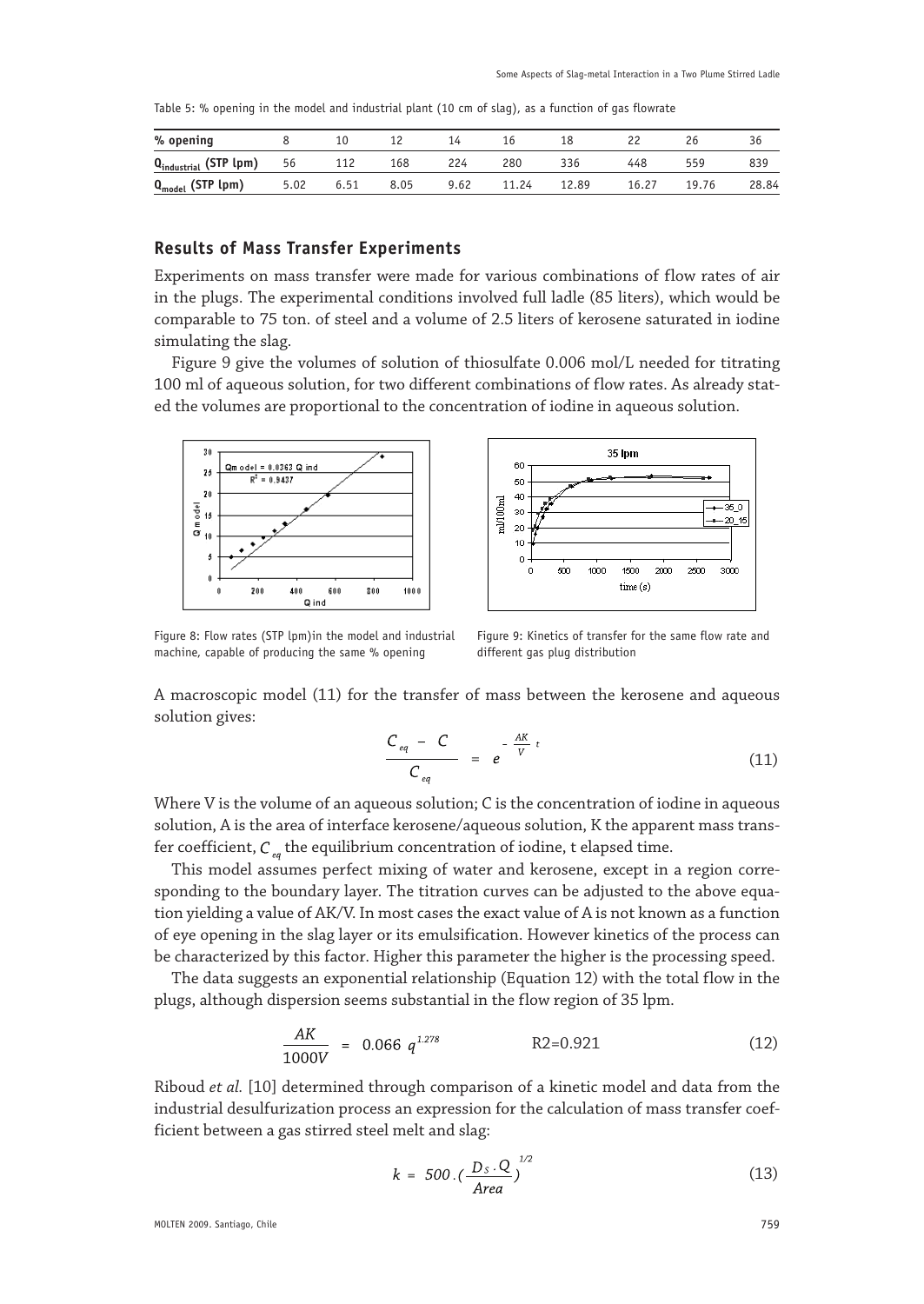Here  $D_s$  = 2.8 x 10<sup>-8</sup> x EXP (-7500 / (1987 x T)),m<sup>2</sup>/s, is the diffusivity of sulphur in steel; Q, gas flowrate at the temperature and pressure of the interface,  $m^3/s$ ; Area, cross section area of the ladle,  $m^2$ . The discrepancy between the exponents obtained in this modeling experiments and those cited by Riboud *et al.* [10] may reflect the influence of flowrate upon slag emulsification.

In respect of the value of the exponent , Figure 11 shows that the apparent mass transfer coefficients in desulfurization as a function of gas flow. For low flowrates the exponent is around 0.25 and for high flow rates this is nearly 2.1. This change in behavior is attributed to the emulsification metal/slag, for larger flowrates.



Figure 10: Apparent mass transfer coefficient for ladle desulfurization as a function of gas flowrate [1]

Figures 11 illustrates, for these experiments, the state of emulsification in the system. In view of the fact, the low viscosity kerosene and the specific mass being close to the water, emulsification is expressive, especially at higher flow rates.



 $(a)$  (b)

Figure 12: (a) Emulsification of kerosene for flow rate of 10 lpm, one plug ; (b) Emulsification of kerosene for flow rates of 10 lpm and 20 lpm, 2 plugs.

# **CONCLUSIONS**

Physical modeling of a steelmaking ladle of V&M of Brasil industrial plant allowed the investigation of some aspects of the interaction metal-slag. The particular feature of this ladle is the injection of inert gas through two porous plugs, in various combinations of flow rates.

It was observed that the total eye opening, measured as a fraction of ladle cross sectional area, was amplified when using the system water-oil when compared with the water/ZnCl<sub>2</sub>-oil system. This is to be expected because of the small difference in densities of water and oil.

The addition of ZnCl<sub>2</sub> allowed changes to the underlying liquid phase density and viscosity. Density was adjusted to almost the same liquid/liquid ratio as in the actual steel/slag